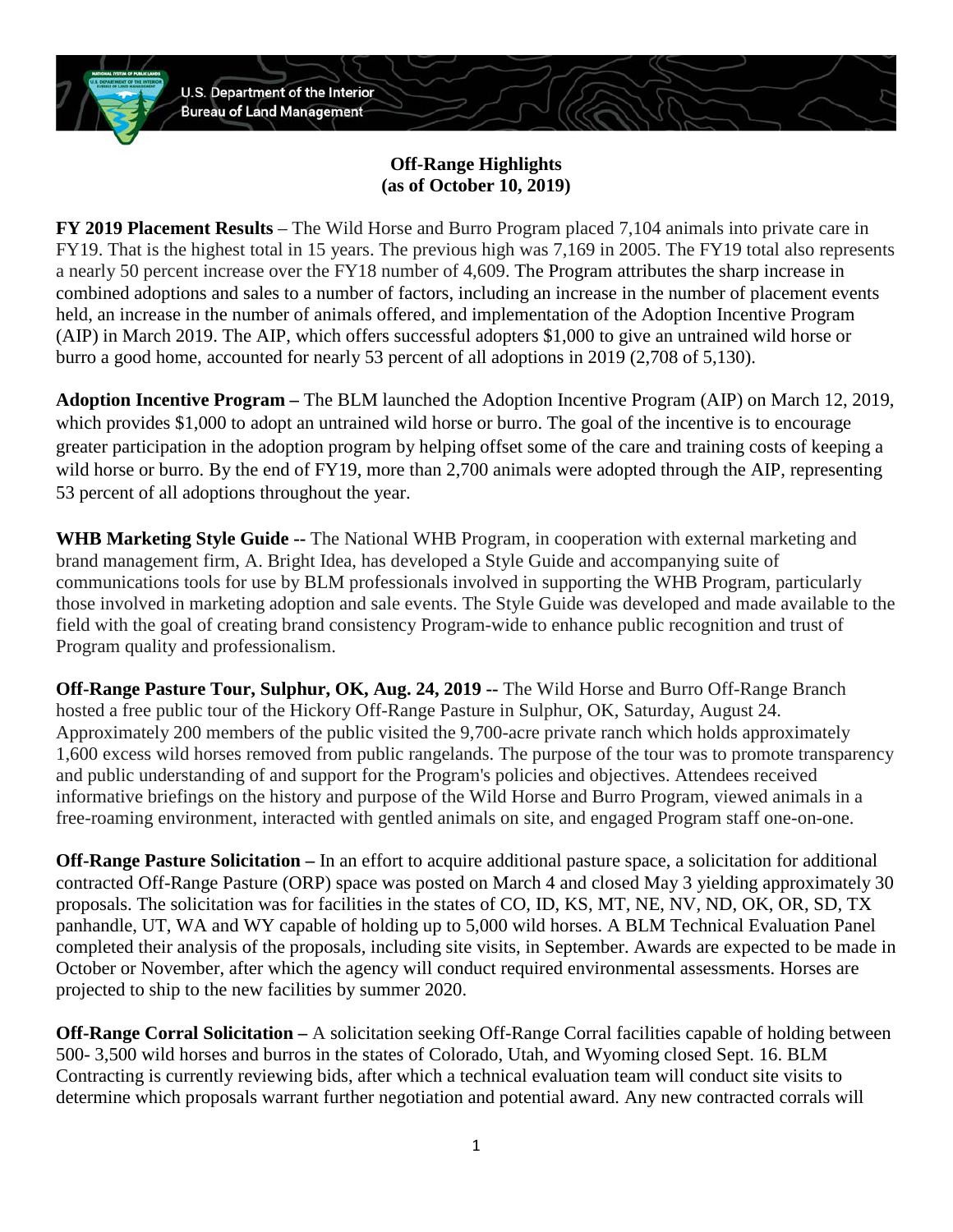U.S. Department of the Interior **Bureau of Land Management** 

serve as initial preparation facilities for excess animals removed from the range. The Program currently has contracts for 26 ORCs with a combined capacity of 18,970 head.

**Online Corral –** The Program continues to expand its use of the Online Corral platform to present more animals for placement and to reach a broader market. Recent events have featured dozens of animals from various facilities, with placement rates exceeding 60 percent. In FY 2019, a total of 90 animals were placed into private care through the Online Corral. The Program is employing innovative tools for capturing and presenting placement data to improve future performance. Initial discussions are also underway to potentially transform the Online Corral platform into a single portal for processing adopter applications in support of our network of Public Off-Range Pastures.

**Adopter/Purchaser WHB Care and Feed Guide –** The Program created this guide as a resource for adopters and purchasers who have taken home a wild horse and/or burro. The guide addresses adopter responsibilities and titling requirements; loading and unloading the animals; getting to know your animal and the importance of exercising and gentling your animal; information regarding horse and burro nutrition, body condition, animal care, preventative care; equine diseases; and pregnancy.

**Public Off-Range Pastures –** The BLM has four Public Off-Range Pastures (PORPs) that provide a freeroaming environment for wild horses removed from Western public lands while allowing for regular public visitation. The PORPS are the most cost-effective and efficient way to achieve this goal. The PORPs also serve as regional adoption/sale locations. In FY 2019, at total of 134 animals were placed in private care through the PORPs. The four PORPS are located in Coalgate, Oklahoma, Laramie, Wyoming, Lander, Wyoming and the newest one in Ellsworth, Kansas.

**Environmental Education –** The Wild Horse and Burro Program is working with BLM's Division of Education, Interpretation and Partnership to develop a youth activity booklet focused on wild horse and burro management as part of the agency's Junior Ranger series of environmental education products. The booklet will offer students an engaging overview of the history of wild horses and burros in America, their needs, impact on the environment and the necessity and challenges of properly managing them. The Program is also supporting the deployment of a video-based educational discussion guide about wild horse and burro management for use with young and older learners alike.

**Mustang Heritage Foundation -** The Mustang Heritage Foundation (MHF) partnership continues to reflect the potential for additional growth in assisting the BLM with the placement of trained wild horses and burros into private care. Their continued growth in the East and expansion of the storefront program continues to provide the BLM with additional locations for the public and other TIP trainers to access animals that would normally be difficult to access without driving significant distances. They have assisted the BLM in placing 2,623 animals in FY 2019, which represents 37 percent of all animals placed.

MHF also continues to assist the BLM with public outreach and education through the new *America's Mustang Virtual Reality Experience (AMVRE)* trailer. The goal is to reach a diverse population that includes both general audiences and audiences involved in the western culture. The AMVRE trailer has multiple videos and virtual reality experience, located inside and outside of the trailer, provided an opportunity for spectators to